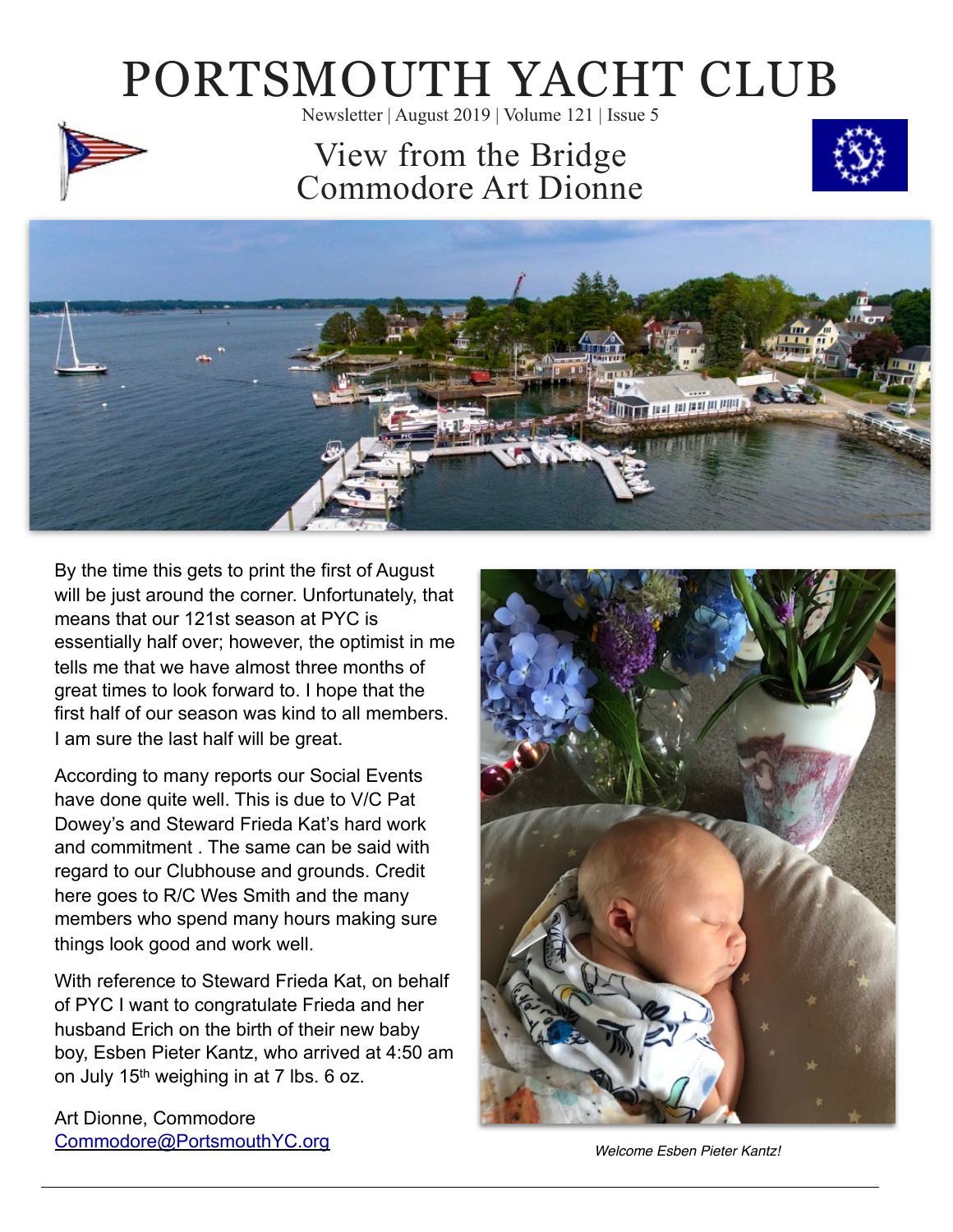#### **MEMBERSHIP NEWS**

We are pleased to announce that Savannah Fodero (reinstatement) has been offered Membership to Portsmouth Yacht Club.

We have received 2 new applications for membership:

**Jeffrey and Barbara Hughes** of New Castle, sponsored by Jonathan Holzaepfel and Laurie Clark. Jeffrey is Vice President of Wentworth-Douglass Hospital and is a Board Member of the Dover Chamber of Commerce. Barbara is retired and is on the board of the Gundalow Company and active in the New Castle Historical Society. They have two children, Mara and Jonathan. They are active boaters and are looking forward to widening friendships in and around New Castle and fellowship with other boating people.

**Sam and Jane Page** of New Castle, sponsored by Elizabeth Stern and Zoi Diamond. Sam and Jane are active golfers at Wentworth Country Club. They lived in Geneva for 7 years and had a chalet in the French Alps for 16 years where they wintered, enjoying hiking and skiing. They are looking forward to knowing more New Castle residents and enjoying activities at PYC.



#### From the Vice Commodore | Pat Dowey [\(mail Pat\)](mailto:vicecommodore@portsmouthyc.org)

We wish only fair winds, clear skies and following seas for our members who are departing on the Club Cruise Thursday, August 1st, for part or all of the adventure. They are likely to return with some good stories on August 19<sup>th</sup>. If you would like more information, please contact Ken Jones or Roger Wells.

While the cruisers are away, a cocktail party on Friday, August 9<sup>th</sup> (6-8 PM) and Staff Appreciation Dinner on Wednesday, August 14th are planned. Two more WND complete the social schedule

this month, Movie Night & Pot Luck on August 21st and Mexican Dinner on August 28th. Sign-up at the Club, call or email to get on the list.

Did you know...? The last day for lunch will be Saturday, August 17<sup>th</sup>. Stop in and enjoy one of Will's delicious menu items. And, don't forget to wish him well on his impending move to the Windy City!

This month notes of gratitude go out to our July hosts: Soni Christensen, Maggie Fogel and Jerry Gulley. Major props to the hosts of the July specialty dinners; John & Nancy Pappas and John Samonas & Crew for the ever popular Greek Night Dinner, Andy & Julie Smith for Jazz Night, and Susan Hills and Michael Walzak for the Texas Trail Ride!

And last, but not least, welcome to Esben Pieter Kantz who was born July 15th at 4:50 AM, 7 lbs. 6oz. My personal thanks to everyone who has volunteered to lend a hand while Frieda is away tending to the new addition to her family. You are the reason PYC is such a great place to be!

![](_page_1_Picture_16.jpeg)

*PYC's Sprinkle for Freida*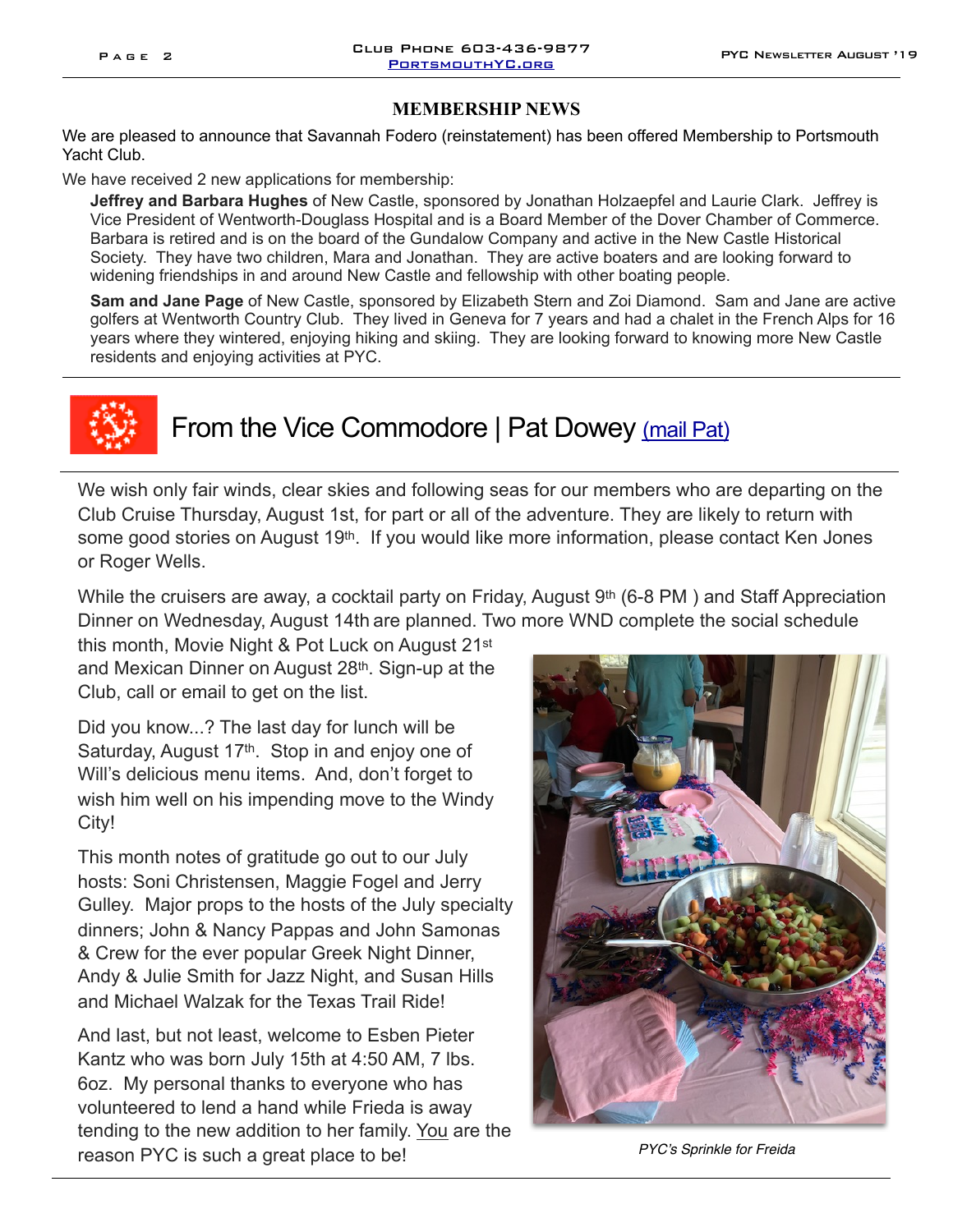![](_page_2_Picture_2.jpeg)

#### From the Rear Commodore | Wes Smith [\(email Wes](mailto:RearCommdore@PortsmouthYC.org))

![](_page_2_Picture_4.jpeg)

We are almost halfway through the season. Please find an update of the various projects accomplished or addressed during the month of July.

- *Kitchen Refrigerator:* New door gasket installed. The door remains closed.
- *Kitchen Stove Pilot light(s)*: Pilot continues being a problem. There is no retrofit available to electronically ignite the stove. Staff is checking the pilot lights and lighting as required.
- *Timer for Propane Grills:* Not working. DF Richard preparing a proposal to address automatic shut offs for **All** grills. Eliminating the problem of grills being left on all night.
- *Office Door Electronic Lock:* Failed at the worst possible time, the day of the Greek Dinner. The lock bolt failed to release. Several locksmiths were called, no one was available. Our Dockmaster Matt Henck saved the day. He removed the canopy over the grills, removed the air conditioner from the window gaining access to the office, and removed the old lock and failed latch. New lock purchased, programed, installed. Air Conditioner and canopy replaced all before noon. My thanks to Matt for his quick thinking and a job well done.
- *Club Curb Appeal:* My thanks to Mary Pat Gibson and Jim Rini for all their time and effort updating, planting shrubs, hydrangeas, maintaining and weeding the various beds in the front, and all the others maintaining the various flower beds and plants. Thank you all.
- *PYC Club Sign:* Sign *r*einstalled after blowing down during a recent windstorm. Three lag bolts were sheared off. Fortunately, no cars were near the sign. The signpost was repainted, sign rehung, this time using 5 lag bolts. My thanks to all the staff who helped with the project.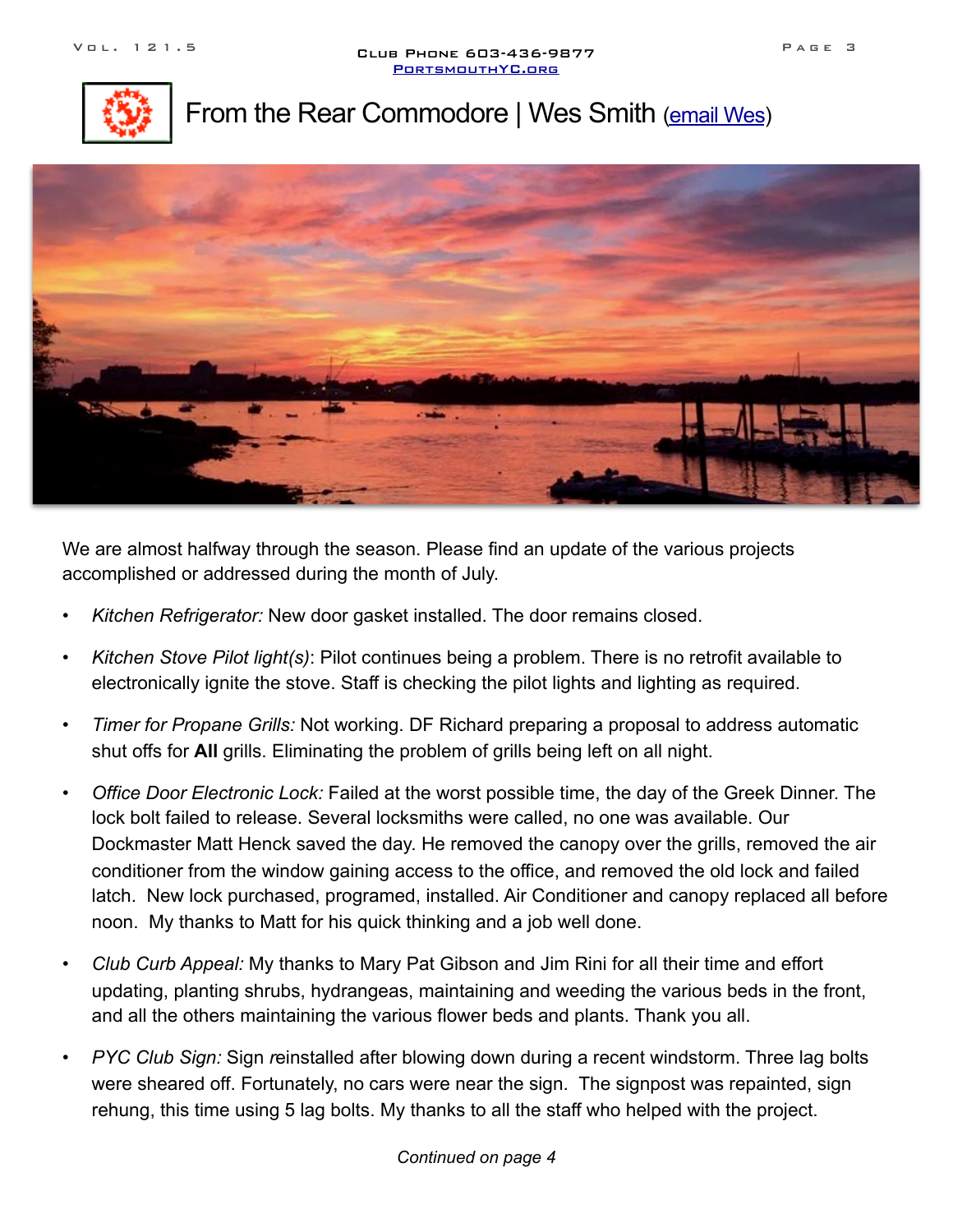![](_page_3_Picture_3.jpeg)

#### From the Rear Commodore *continued*

- *Dock Flood Light*: Replaced. After years of wind, snow, and saltwater the Dock flood light failed. It has been replaced by a LED weatherproof light providing more light and reducing operating costs. My thanks to Keith Bridge for making the upgrade.
- *Timers for Lights, Heaters, Fans, etc*: Timers are being added to turn off lights, heaters, fans, etc. We are still experiencing problems with members not checking the club when leaving at night.
- *Gangway Surface:* Surface has been updated. Thank You to Mike Coffey, Ron George, and Andy Courteau for making this project happen. Thanks again for a job well done.
- *Pier Update:* Prock Marine has inquired about the possibility of doing a couple of test pilings in the beginning of September for embedment depth test prior to ordering the pier pilings. This process will take 3-4 hours. This request is contingent upon getting the barge close to the pier.
- *• Housekeeping Reminders:* 
	- Liquor / Wine bottles left at the bar will be removed. Before you leave, please check that you have removed your liquor, secured it in your locker, or have taken it home. Please do not expose the club to a possible liability by leaving liquor out.
	- Monday July 22<sup>st</sup> the Staff arrived to find an absolute mess, by member(s) of the club failing to clean up before they left Sunday evening - **WAS IT YOU?**
	- First thing Monday morning I received a call another member asking if I saw the mess left by member(s) using the club Sunday July 21<sup>st</sup>.

*Please remember it is not the Staff's responsibility to clean up after members. These actions will not be tolerated.* 

*Remember this is your club. Please take care of it and have respect for your fellow club members.* 

If you have questions and or concerns, please contact me, the Steward Frieda Kat, or any of the Board members.

> **SAIL PORTSMOUTH PARADE OF SAIL THURSDAY, AUGUST 1**

The Parade of Sail, led by USCGC *Eagle*, will start at 2KR 18:30 and pass by PYC shortly thereafter.

Join the Parade in your own boat, or watch it from the club!

![](_page_3_Picture_19.jpeg)

*USCGC EAGLE*